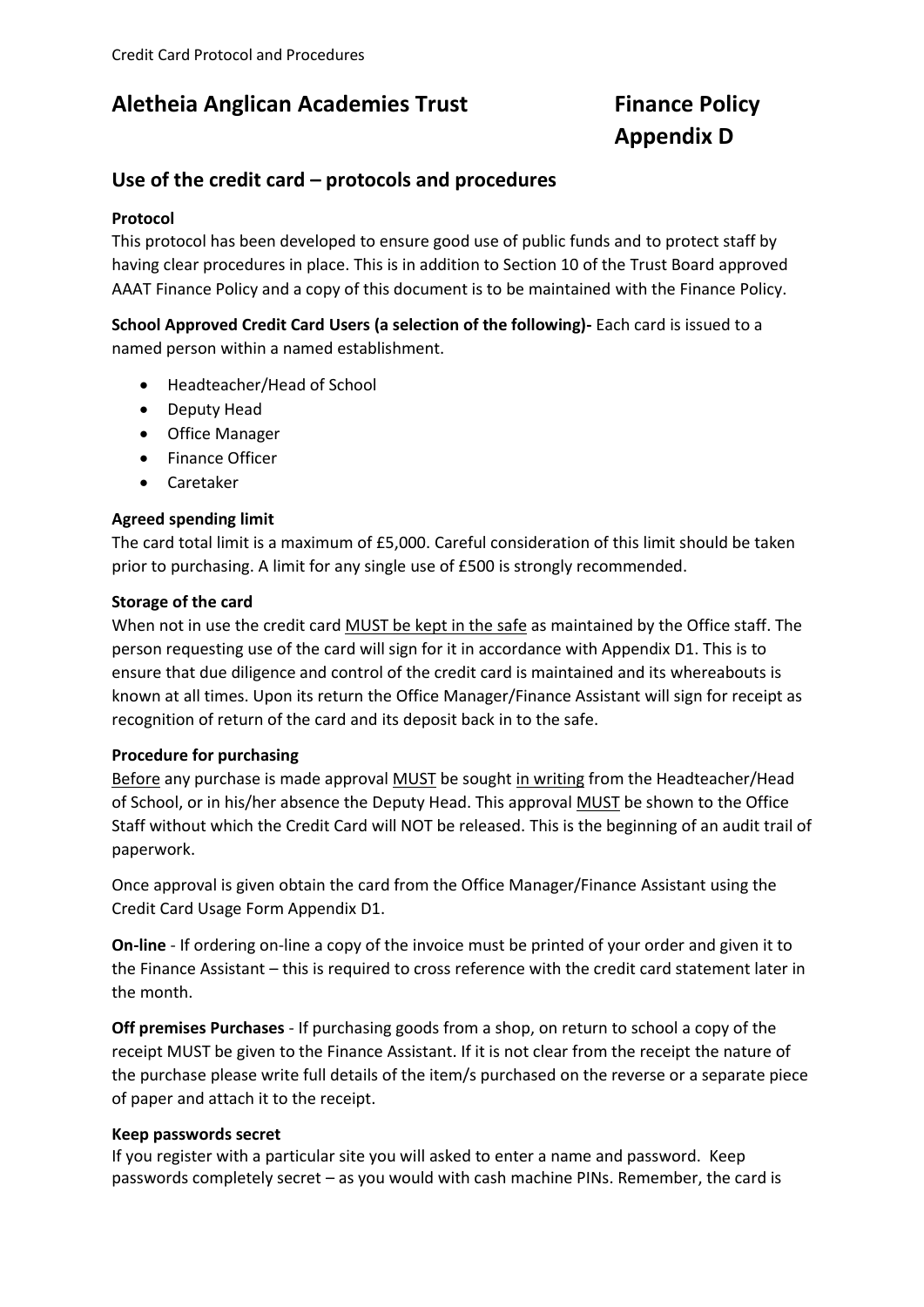Credit Card Protocol and Procedures

YOUR sole responsibility when in your possession. When using off premises at no time should the PIN be kept with the card and care should be observed at all times.

#### **Do not save card details**

When you have been asked for your card details, ensure that these are not saved on the site.

#### **Control and Checking**

Each month, once the credit card bill has been received the Finance Assistant will check all purchases against the bill and follow up any anomalies. Any discrepancies must be reported to Headteacher/Head of School or Deputy Head and notified to the AAAT Chief Finance Officer without delay.

Records of all purchases and the accompanying paperwork must be kept in a file accessible for the AAAT Chief Finance Officer, LGB Finance Governor and auditors to review as appropriate.

June 2021